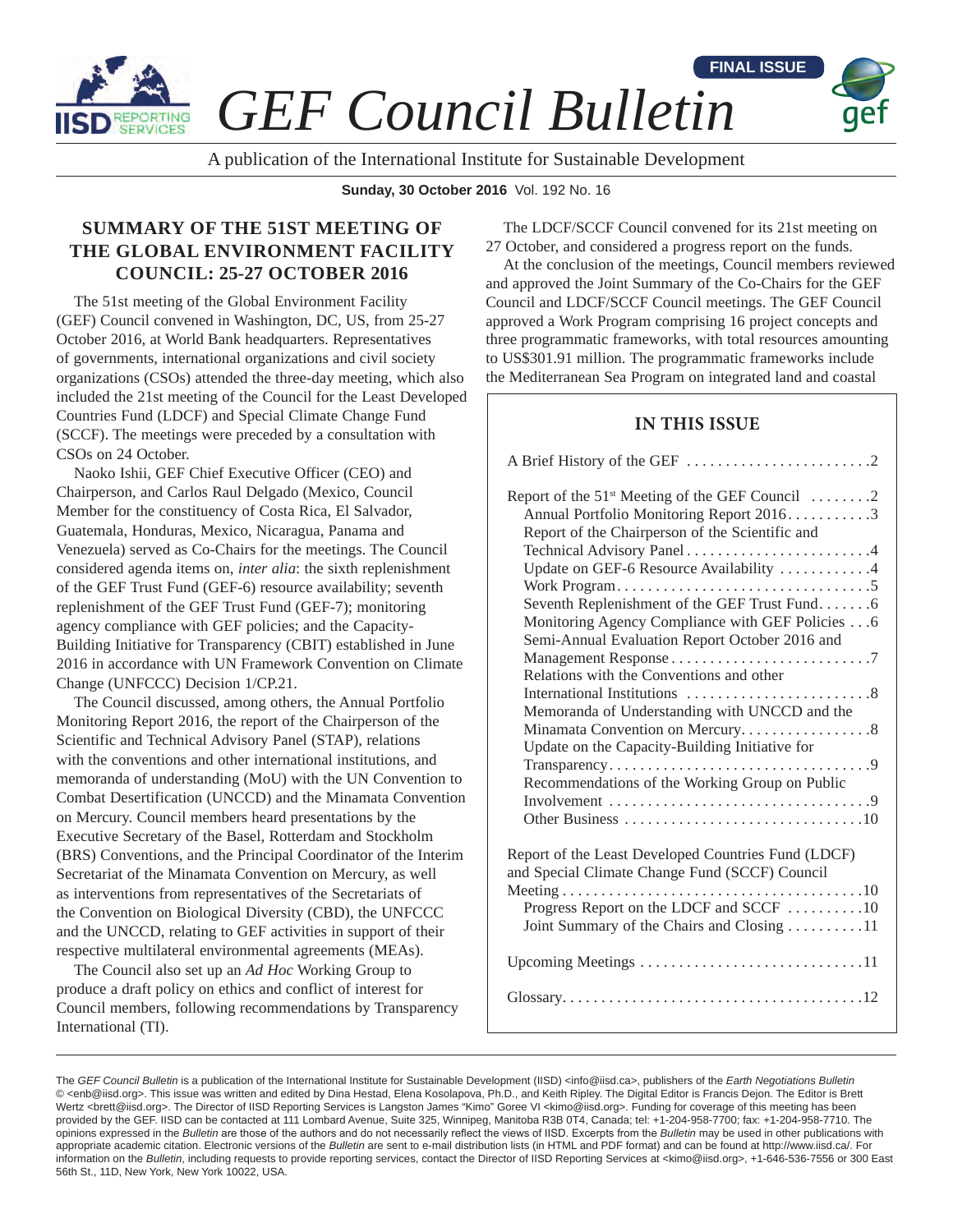<span id="page-1-0"></span>waste management, and a programmatic approach on global opportunities for long-term development of the artisanal and small scale gold mining sector aiming to eliminate or reduce the use of mercury in gold processing.

This summary highlights the discussions and decisions reached at the 51st meeting of the GEF Council and the 21st meeting of the LDCF/SCCF Council.

#### **A BRIEF HISTORY OF THE GEF**

The GEF was created in 1991 as a result of mounting concern over global environmental problems and in an effort to formulate financing responses to address these problems. The GEF operated in a pilot phase within the World Bank until mid-1994. Negotiations that restructured the GEF into a permanent, separate institution were concluded at a GEF participants' meeting in Geneva in March 1994, where representatives of 73 countries agreed to adopt the GEF Instrument. The GEF organizational structure includes an Assembly that meets every four years, a Council that meets twice a year, a Secretariat and the STAP. The Evaluation Office was created in 2003. The GEF Assembly has convened five times: 1-3 April 1998 in New Delhi, India; 16-18 October 2002 in Beijing, China; 29-30 August 2006 in Cape Town, South Africa; 25-26 May 2010 in Punta del Este, Uruguay; and 28-29 May 2014, in Cancun, Mexico. The organization's main decision-making body is the GEF Council, which is responsible for developing, adopting and evaluating the GEF's operational policies and programmes. It comprises 32 appointed Council members, each representing a constituency group of countries, most of which are composed of either donor or recipient countries. The GEF is funded by donor nations, which commit money every four years through a process called the GEF replenishment. Since its creation in 1991, the GEF Trust Fund has been replenished by US\$2.75 billion (GEF-1), US\$3 billion (GEF-2), US\$3.13 billion (GEF-3), US\$3.13 billion (GEF-4) and US\$4.34 billion (GEF-5). In April 2014, the Trust Fund was replenished by US\$4.43 billion from 31 donor countries (GEF-6). The GEF serves as a financial mechanism for a number of MEAs, including the: CBD, UNFCCC, Stockholm Convention on Persistent Organic Pollutants (POPs), UNCCD and Minamata Convention on Mercury. The GEF also funds activities in the areas of sustainable forest management, international waters and ozone layer depletion. The GEF administers the LDCF and the SCCF, which were established by the UNFCCC, and the Nagoya Protocol Implementation Fund, which was established by the CBD. The GEF Secretariat also hosts the Board Secretariat of the Adaptation Fund established by the parties to the Kyoto Protocol to the UNFCCC. GEF funding has been channeled to recipient countries through "GEF Agencies," which as of October 2016 includes the: UNDP; UN Environment Programme; World Bank; Food and Agriculture Organization of the UN; UNIDO; African Development Bank; Asian Development Bank; European Bank for Reconstruction and Development; Inter-American Development Bank; IFAD; World Wildlife Fund, Inc.; Conservation International;

International Union for Conservation of Nature; Development Bank of Southern Africa; Brazilian Biodiversity Fund; Chinese Foreign Economic Cooperation Office; Development Bank of Latin America; and West African Development Bank. Summaries of IISD RS coverage of past GEF Council and Assembly meetings can be found at: http://www. iisd.ca/ process/trade\_invest\_in\_sd.htm.

**GEF COUNCIL CONSULTATION WITH CSOs:** A GEF Council Consultation with CSOs took place on Monday, 24 October 2016, in Washington, DC. The CSO consultation included a dialogue with Naoko Ishii, GEF CEO and Chairperson, and discussions on: strengthening CSO engagement in the GEF; the role CSOs play in the GEF through the GEF-CSO Network; and CSOs' vision for GEF-7. For IISD RS' summary of the proceedings, see: http://www.iisd.ca/gef/ council51/24oct.html.

# **REPORT OF THE 51ST MEETING OF THE GEF COUNCIL**

On Tuesday, 25 October, Naoko Ishii, Chief Executive Officer (CEO) and Chairperson of the Global Environment Facility (GEF), opened the 51st meeting of the GEF Council. She launched the publication '25 Years of the GEF,' reflecting on the GEF's accomplishments and the way forward. She highlighted: demand from countries to help them incorporate the Sustainable Development Goals (SDGs) and Paris Agreement on climate change into their national development strategies in a holistic fashion; the GEF's efforts to increase country engagement; and the Capacity-Building Initiative for Transparency (CBIT) established by the Council in June 2016, with 20 projects already proposed and several slated to be approved before the 22nd session of the Conference of the Parties (COP 22) to the UN Framework Convention on Climate Change (UNFCCC) in Marrakech, Morocco.

 Carlos Raul Delgado (Mexico, Council Member for the constituency of Costa Rica, El Salvador, Guatemala, Honduras, Mexico, Nicaragua, Panama and Venezuela) was elected Co-Chair for the 51st meeting of the GEF Council.



**Naoko Ishii**, GEF CEO and Chairperson, presented to the Council a new GEF publication '25 Years of the GEF'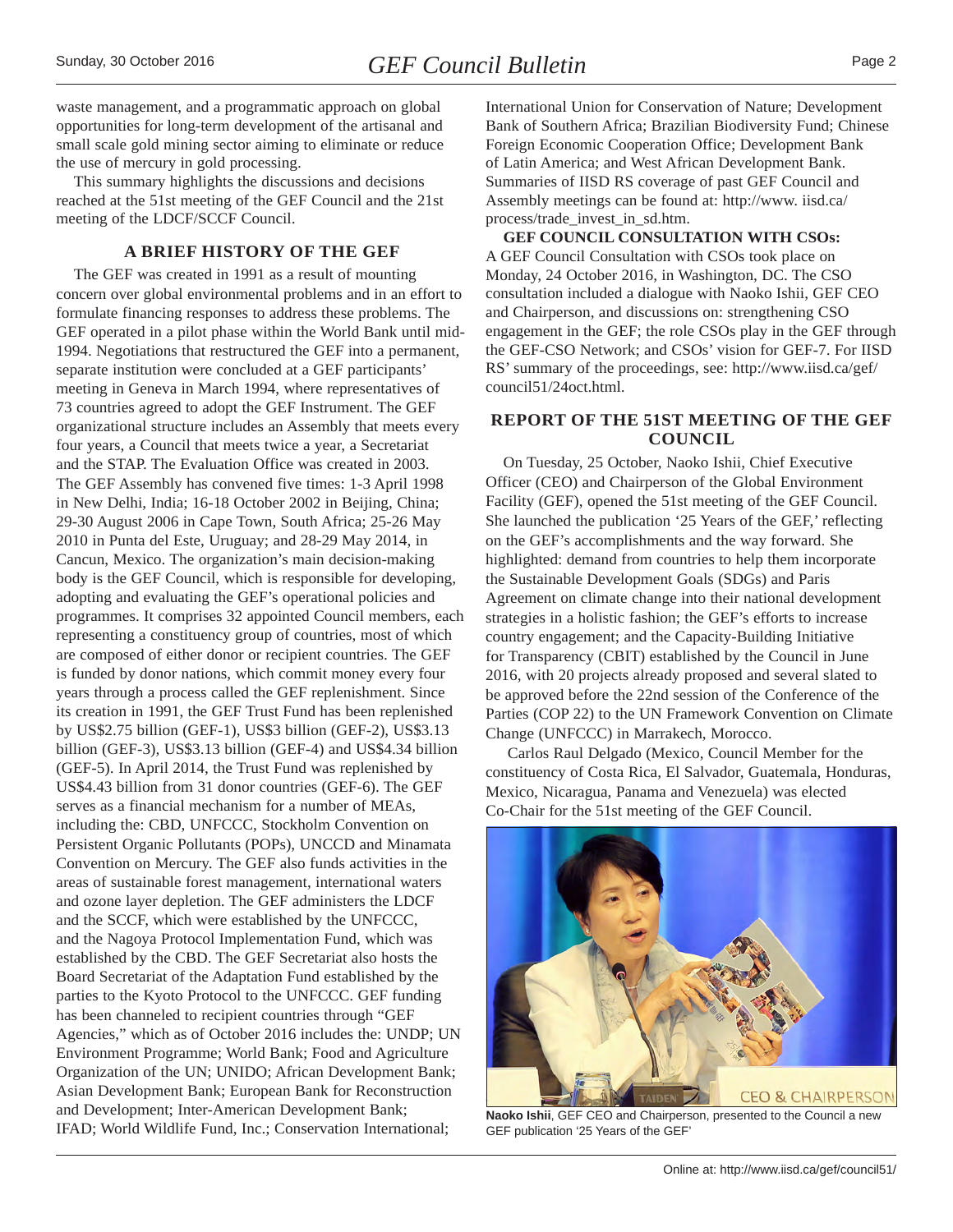<span id="page-2-0"></span>

**Carlos Raul Delgado**, GEF Council Member, Mexico, was elected as Co-Chair for the meeting

The Provisional Agenda (GEF/C.51/02/Rev.01) was adopted without amendment.

#### *ANNUAL PORTFOLIO MONITORING REPORT 2016*

On Tuesday, 25 October, Herbert Acquay, GEF Secretariat, introduced *Annual Portfolio Monitoring Report 2016* (APMR) (GEF/C.51/03), explaining that: chapter one, mirroring what was previously called the Annual Monitoring Review (AMR), discusses the performance of projects; chapter two addresses the Non-Grant Instruments (NGIs) Pilot; chapter three provides an update on the GEF Small Grants Programme (SGP) implemented by the UN Development Programme (UNDP); and the annexes include an update on the GEF Corporate Scorecard.

Council members welcomed the report and the Scorecard. Several members asked for an online version of the Scorecard and offered suggestions for improving it by, *inter alia*: preparing it together with the Independent Evaluation Office (IEO); including indicators for monitoring and evaluation (M&E); developing indicators of the degree of innovation and risk involved across the portfolios; and developing sustainability indicators.

Many lauded the increased ratio of co-financing, but requested more details on who is co-financing with the GEF and an analysis of whether GEF participation was catalytic in prompting co-financing.

One member urged improving co-financing rates in certain areas, such as biodiversity and chemicals.

Several Council members noted inconsistencies in the reporting of ratings of projects, and urged for development of a harmonized rating and reporting methodology between the IEO and GEF implementing agencies.

Council members also: requested clarifications on reflows and country utilization rates for the System for Transparent Allocation of Resources (STAR); welcomed the improved rate of gender analysis, stressing the need to extend it to all projects and beyond the project development stage; urged full support for the SGP; and, noting that the NGI Pilot is nearly fully subscribed, urged contemplating lessons learned for building on the Pilot in GEF-7.

Noting the decline in the number of civil society organizations (CSOs) and indigenous peoples involved in projects, the GEF-CSO Network called for greater involvement of CSOs and indigenous peoples in all stages of the GEF project cycle.



**Herbert Acquay**, GEF Secretariat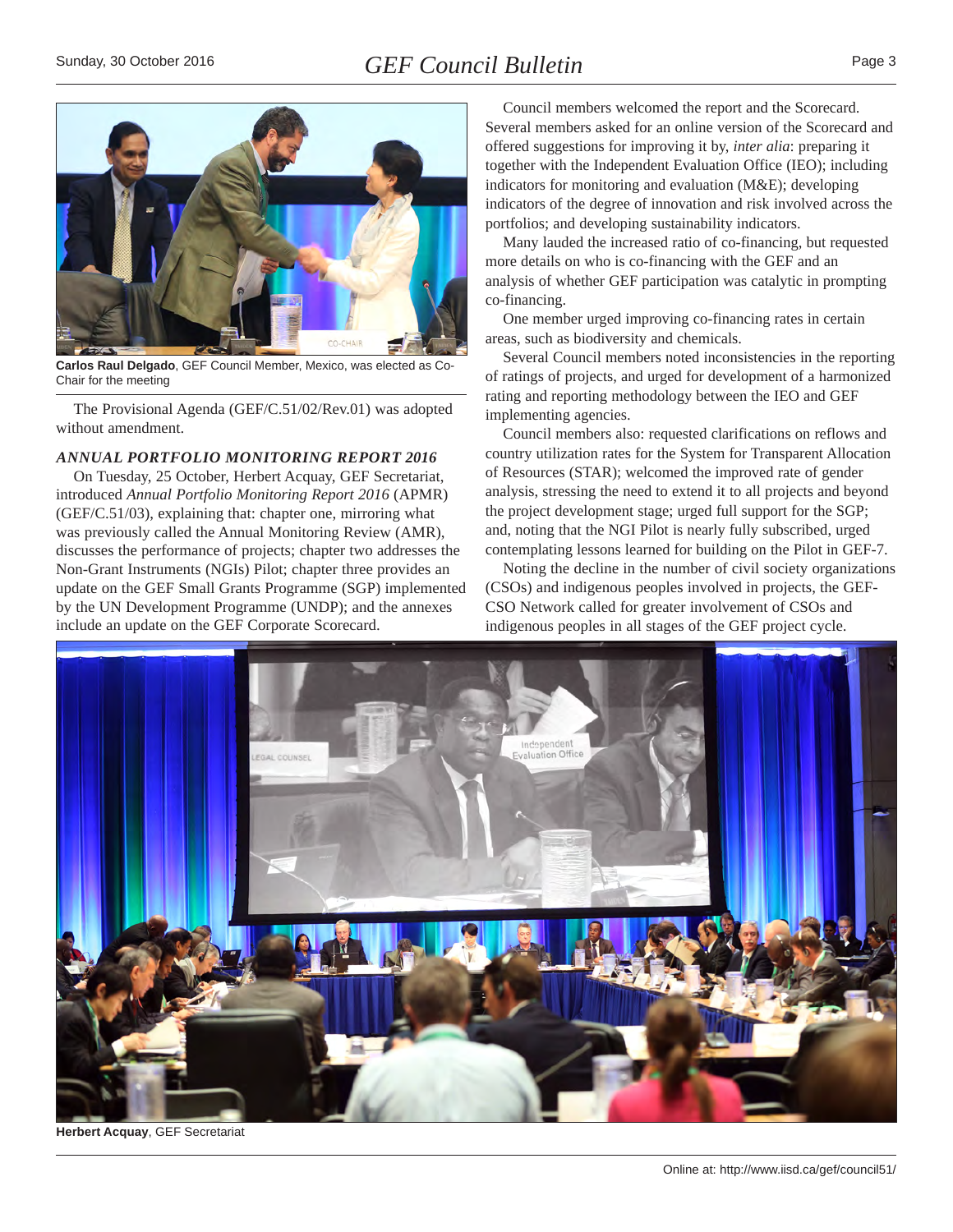<span id="page-3-0"></span>

**Thomas Hammond**, STAP Secretary, and **Rosina Bierbaum**, STAP Chair

*Decision:* The Council welcomed the APMR's overall finding that the GEF portfolio under implementation in the fiscal year (FY) 2016 performed satisfactorily across all focal areas, as well as the update of the Scorecard.

## *REPORT OF THE CHAIRPERSON OF THE SCIENTIFIC AND TECHNICAL ADVISORY PANEL*

On Tuesday, 25 October, Rosina Bierbaum, Chair, Scientific and Technical Advisory Panel (STAP), presented the *Report of the Chairperson of the Scientific and Technical Advisory Panel* (GEF/STAP/C.51/Inf.01), stating that STAP aims to help the GEF ensure it creates innovation and transformation by "trying to get away from the thinking that created problems in the first place."

She presented the report *Governance Challenges, Gaps and Management Opportunities in Areas Beyond National Jurisdiction* (GEF/STAP/C.51/Inf.02) and suggested that the GEF consider emerging issues relating to: enhancing knowledge; supporting high-impact demonstration projects; supporting areas-based planning and management tools; building technical capacity in small island developing States (SIDS) and least developed countries (LDCs); and supporting countries in implementing their existing obligations under the UN Convention of the Law of the Sea (UNCLOS).

She outlined the report *Monitoring and Evaluation of Climate Change Adaptation* (GEF/STAP/C.51/Inf.02) and recommended that the GEF: "start simply, learn by doing, and plan for change"; allocate sufficient resources for M&E; explore synergies between adaptation M&E and development M&E; focus on long-term outcomes; and engage in extensive stakeholder engagement from the concept through design implementation and evaluation.

On the GEF Work Program, she noted that STAP is pleased with the overall quality of projects in this Work Program, especially regarding investments in multi-focal areas.

She also outlined work on: a practical guidance on GEF projects related to protected areas (PAs) and their socioeconomic impact; a practitioner guide on knowledge management (KM); co-leading development of a scientific conceptual framework on understanding land degradation neutrality; and an online mercury platform for sharing data and knowledge.

With respect to future work in the run-up to the sixth GEF Assembly in 2018, she noted that STAP will focus on investigating: opportunities for the GEF in the new policy

landscape, especially related to the SDGs; ways to create integration and co-benefits in practice in the context of the GEF Conventions; and emerging issues where STAP can assist the GEF. She emphasized the need to map how the GEF may or may not "interact" with the SDGs and the goals of GEF Conventions.

In the ensuing discussions, Council members highlighted, *inter alia*: the need to separate the environment from politics in relation to, and recognize existing regional efforts on, ABNJ; the need for the GEF to consider sustainable consumption and production; ways in which KM can help understand overall progress towards the SDGs; and the need for STAP to inform the Intergovernmental Negotiating Committee of the Minimata Convention regarding the online mercury platform.

One Council member cautioned against the GEF specifically funding research activities and supporting countries in enhancing their abilities to comply with the UNCLOS due to lack of relevance to the GEF Conventions.

#### *UPDATE ON GEF-6 RESOURCE AVAILABILITY*

Herbert Acquay, GEF Secretariat, introduced the *Update on GEF-6 Resource Availability* (GEF/C.51/04). He noted a projected shortfall of US\$616.5 million due to exchange rate movements, and anticipated reflows of US\$44.5 million due to the implementation of the one-time cancellation of nine overdue projects, together resulting in the projected shortfall of US\$572 million, equivalent to 13% of the original GEF-6 envelope of US\$4.434 billion. Acquay said programming will be kept within the revised projected envelope, while aiming to ensure that: country STAR allocations for SIDS and LDCs and focal area set-asides remain unchanged; focal areas be subject to the same proportional reduction reflecting the original GEF-6 balance; and country allocations other than those for SIDS and LDCs be subject to the same proportional reductions.

Council members expressed concern over the shortfall.

Many supported unchanged allocations for LDCs and SIDS, with one Council member stating that they should also participate in equitable burden sharing.

Many urged timely discussion of any potential shortfalls going forward.

Several highlighted the need to draw lessons for GEF-7 from the GEF-5 and GEF-6 shortfalls, and exercise caution while committing resources in future replenishment cycles.

Council members also highlighted, among others, the importance of fair burden sharing and the need to maintain STAR allocations.

To address potential future shortfalls, one Council member proposed using Special Drawing Rights (SDRs). Responding for the Trustee, Praveen Prasad Desabatla, World Bank, said that, since the SDRs' value is based on currencies, it is also subject to fluctuations.

Gustavo Fonseca, GEF Secretariat, assured Council members that the GEF Secretariat will continue trying to balance focal area allocations, while maintaining geographical representation.

GEF CEO and Chairperson Naoko Ishii urged Council members to accept the proposed decision as it reflects the most reasonable solution for equitable burden sharing.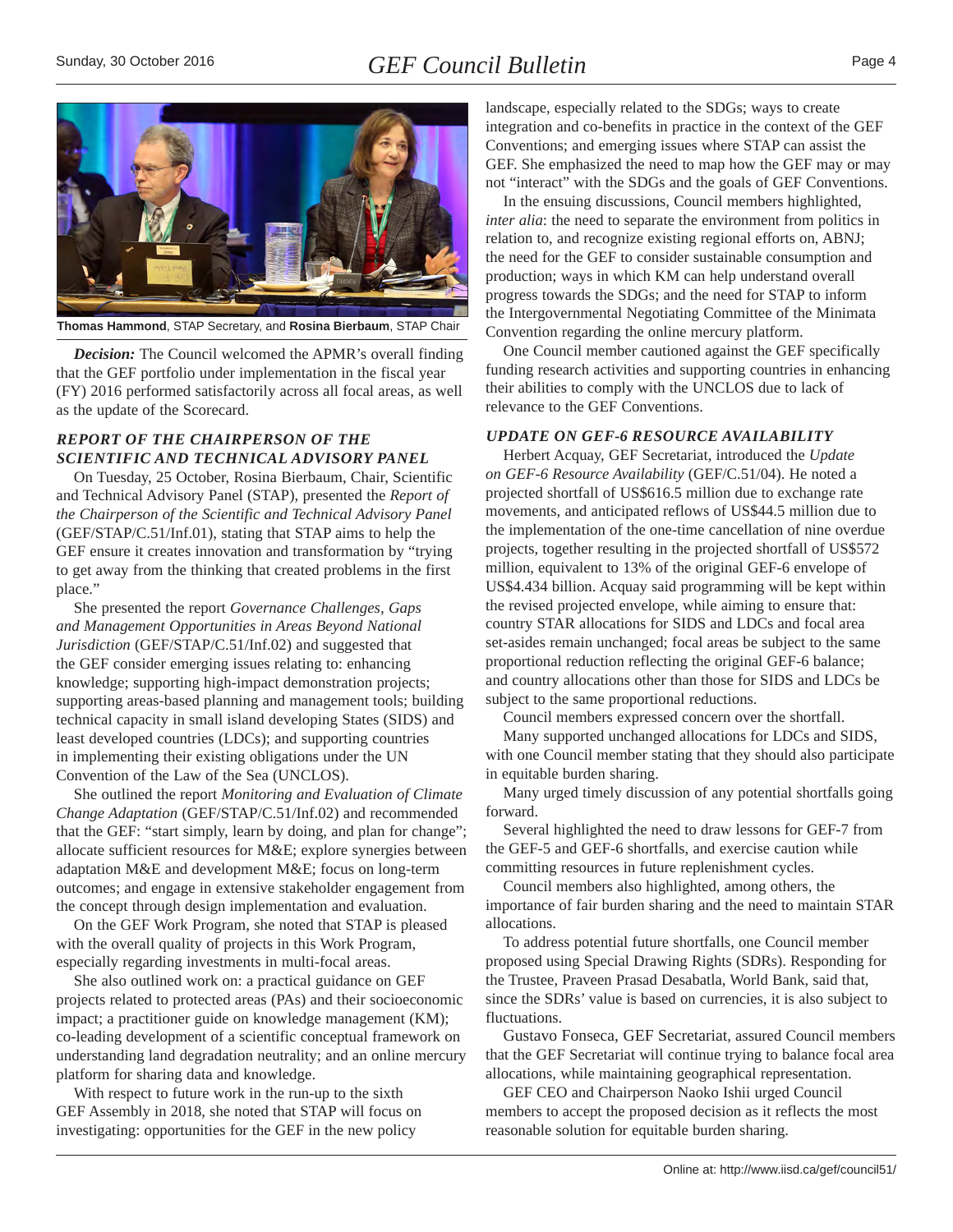<span id="page-4-0"></span>

**Gustavo Fonseca**, GEF Secratariat

*Decision:* The Council agreed that, as a contingency measure to effectively manage the projected shortfall of the GEF-6 resource envelope, the Secretariat undertake programming aiming to maintain the balance among the original allocations in the GEF-6 replenishment decision, assisting LDCs and SIDS in accessing resources, and supporting core obligations to the conventions for which the GEF is the financial mechanism.

#### *WORK PROGRAM*

On Tuesday, 25 October, Gustavo Fonseca, GEF Secretariat, introduced the *Work Program for GEF Trust Fund* (GEF/C.51/05), which included 19 projects and programs proposed in accordance with the GEF 2020 strategy and the GEF-6 Programming Directions framework, with an emphasis on biodiversity, international waters, chemicals and waste, and enhanced funding for SIDS. He noted the total GEF resources proposed would amount to US\$279.7 million.

In response to Council member interventions, the GEF Secretariat: explained that the draft chemicals program for Africa still has a few issues to resolve but should be ready for approval at the 52nd Council meeting; agreed to consult Council members about items to include in the KM component of the proposed project on artisanal and smallscale gold mining, and explained that the large private sector grant component in the project comes from a gold company interested in supporting mercury-free gold sources; assured that the Nagoya Protocol's protections for traditional knowledge (TK) would be reflected in two biodiversity projects; and agreed that future GEF-supported climate projects should have to indicate how the project contributes to Nationally Determined Contributions (NDCs) under the Paris Agreement on climate change.

After several expressions of concern about the lagging international waters focal area, the Secretariat noted that, because of its complexity, this focal area is slow to ramp up, but very good projects are in the pipeline.

*Decision:* The Council approved the Work Program comprising 16 project concepts and three programmatic frameworks, subject to comments made during the Council meeting and any additional comments that may be submitted in writing to the GEF Secretariat by 9 November 2016. The total resources approved in this Work Program amount to US\$301.91 million, which include GEF project financing and Agency fees.

The Work Program includes three programmatic frameworks: the Mediterranean Sea Program (MedProgram) on integrated land and coastal waste management; Global Opportunities for Long-term Development (GOLD) of the Artisanal and Small Scale Gold Mining (ASGM) Sector to help artisanal and small scale miners access resources for technologies and technical assistance that will help eliminate or reduce the use of mercury in gold processing; and China's Protected Area System Reform (C-PAR).

The Work Program contains one NGI Project committing non-grant resources to support the issuance of Blue Bonds in Seychelles to attract private sector investment, with proceeds to be used to strengthen management of fisheries and coastal conservation.

The Work Program approves six multi-focal area (MFA) projects, including: US\$70 million for the SGP; restoring degraded forest landscapes and promoting community-based, sustainable and integrated natural resource management in Eritrea; integrated ecosystem management program for sustainable human development in Mauritania; sustainable productive landscapes in Mexico; revitalizing oasis agroecosystems through a sustainable, integrated and landscape approach in Morocco; and integrated climate resilience and sustainable livelihoods in the Mekong Delta in Viet Nam.

Approved standalone biodiversity projects include one for sustainable financing of Papua New Guinea's PA Network and another to develop value chains of medicinal plant products in Brazil.

International waters projects include one on transboundary cooperation and integrated natural resources management in the Songwe River Basin in Malawi and Tanzania, and another on sustainable management of living marine resources shared by Chile and Peru.

The approved land degradation project seeks to ensure land degradation neutrality of mountain landscapes in Lebanon.



L-R: **Yoko Watanabe**, GEF Secretariat; **Naoko Ishii**, GEF CEO and Chairperson, with **Adriana Dinu**, **Timothy Scott** and **Midori Paxton**, UNDP**,**  presenting 'Silent Roar: UNDP and GEF in the Snow Leopard Landscape**'**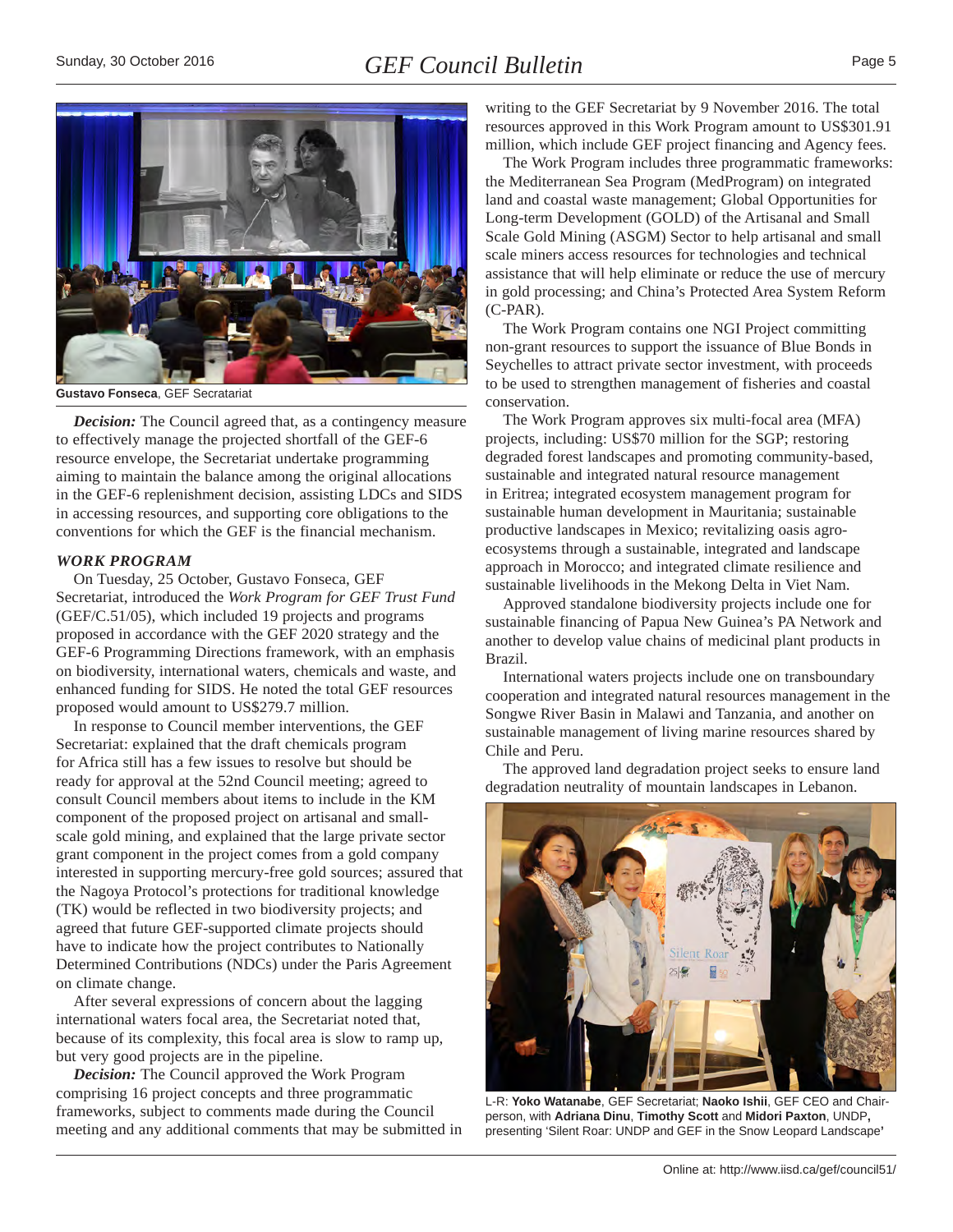<span id="page-5-0"></span>

**Claus Pram Astrup**, GEF Secretariat

## *SEVENTH REPLENISHMENT OF THE GEF TRUST FUND*

Claus Pram Astrup, GEF Secretariat, presented the *Seventh Replenishment of the GEF Trust Fund* (GEF/C.51/06), which proposes the initiation process for GEF-7. Describing this as the first step in organizing GEF-7, he explained that, once the decision has been made, the GEF will work with the Trustee to plan GEF-7 in more detail.

Many Council members called for the STAR to be continued in GEF-7 due to its proven effectiveness. One Council member emphasized that the NGI Pilot should remain in the GEF-7 project stage and graduate to program level once it has shown more results.

Another highlighted countries' financial constraints, along with increasing demand for financial resources, as some of the the challenges for GEF-7.

Several Council members requested more information on how GEF-7 discussions will take place. The GEF-CSO Network recommended that GEF-7 allocate more funds to the SGP and other dedicated mechanisms that support CSOs and indigenous peoples, and that CSOs be included in the entire GEF-7 planning process.

*Decision:* The Council requested the Trustee, in cooperation with the GEF Secretariat, to initiate the discussions on GEF-7.

#### *MONITORING AGENCY COMPLIANCE WITH GEF POLICIES*

On Wednesday, 26 October, Herbert Achay, GEF Secretariat, presented *Monitoring Agency Compliance with GEF Policies on Environmental and Social Safeguards, Gender and Fiduciary Standards: Implementation Modalities* (GEF/C.51/08), explaining it presents implementation modalities for Agencies' self-assessment and reporting on their compliance with GEF policies on environmental and social safeguards, gender and fiduciary standards, and offers a risk-based, third-party review of Agency compliance. He emphasized that the proposal seeks to address the need for monitoring compliance while minimizing the associated burden on Agencies.



**Herbert Acquay** and **Roland Sundstrom**, GEF Secretariat

Several Council members suggested clarifying what would trigger third-party review, with some members suggesting that the decision to initiate third-party review be placed in the hands of the GEF Secretariat. Some Council members requested further clarification about the risk-based approach for deciding on the need for third-party review, pointing out that the language was clearer in the discussion portion of the document than in Annex I containing the proposed policy.

Some Council members questioned whether an Agency should be able to continue seeking GEF financing if found in noncompliance. Roland Sundstrom, GEF Secretariat, pointed out that, under the proposed policy, any Agency found in noncompliance must submit an action plan to achieve compliance, which must be approved by the Council.

The GEF-CSO Network suggested the establishment of a periodic re-accreditation process for Agencies, and called for CSOs to be given a role in monitoring compliance with safeguards and standards.

The Secretariat responded that it would take these comments into account and produce a revised document by the end of Wednesday so that the Council could take a decision on Thursday.

On Thursday afternoon, GEF CEO and Chairperson Ishii introduced the revised document (GEF/C.51/08/Rev.01), noting the policy contained in the annex had been amended to reflect Council members' comments.

At the request of a Council member, the annex was further amended to reflect that: the Secretariat will compile Agencies' certifications and supporting information for review and decision by the Council; the Secretariat is to submit key findings and recommendations of third-party reviews of Agencies' compliance, along with information regarding risk determinations that triggered the reviews, to the Council for review and decision; and it would be up to the Council to decide to restrict an Agency's access to GEF funding when it may involve application policy standards for which the Agency has not yet achieved compliance.

A Council member requested clarification about what would happen in compliance cases involving the GEF environment and gender standards, which are based on World Bank policies that were recently updated. Sundstrom explained it was expected that, when such "underlying policies" are updated, the GEF Council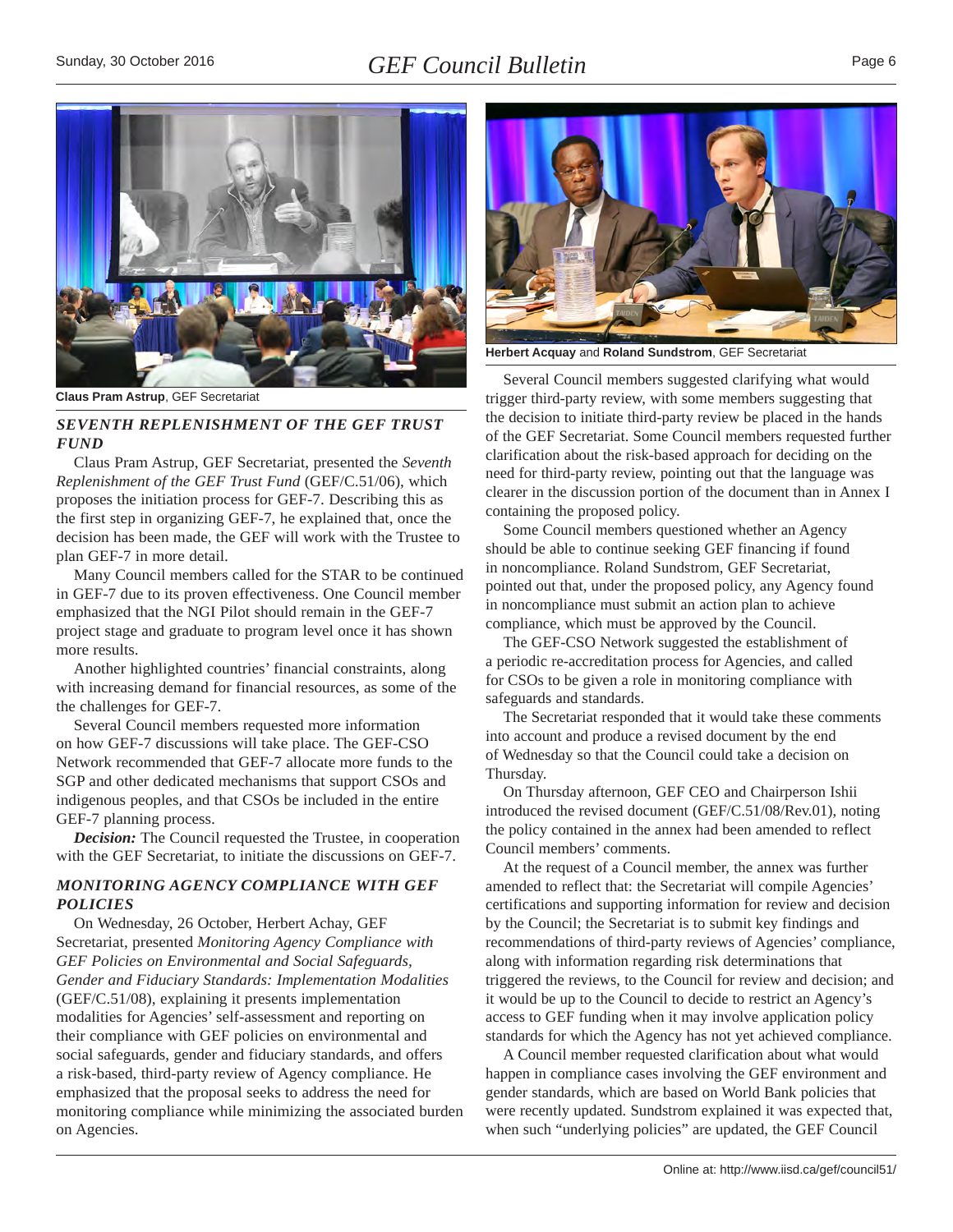<span id="page-6-0"></span>will also consider updating their own policies. He said that, as part of the Sixth Overall Performance Study of the GEF (OPS6), the Secretariat is already reviewing the current environmental compliance standards and may suggest changes to the Council during its 52nd meeting in May 2017.

*Decision:* The Council approved the proposed Policy on Monitoring Agencies' Compliance contained in Annex I to GEF/C.51/08/Rev.01, as amended verbally by the Council. The Council further agreed to review the Policy following completion of the first round of Agencies' self-assessments, third-party reviews and reporting, and in time to inform implementation of the subsequent round.

### *SEMI-ANNUAL EVALUATION REPORT OCTOBER 2016 AND MANAGEMENT RESPONSE*

On Wednesday, 26 October, Juha Uitto, Director, IEO, presented the *Semi-Annual Evaluation Report October 2016* (GEF/ME/C.51/01), which summarizes work done since the last Council meeting in June 2016. He outlined two completed evaluation reports: *International Waters Focal Area Study* (GEF/ ME/C.51/Inf.01) and *Value for Money Analysis for the Land Degradation Projects of the GEF* (GEF/ME/C.51/Inf.02). He noted that evaluations will be released to the Council as they are finalized, with the aim to have early findings of all current studies by the first GEF-7 planning meeting scheduled for spring 2017.

On the international waters study, Uitto said the focal area had contributed to positive results in many areas, but noted concerns over the decline in overall funding, and the dominance of marine and ocean projects over those involving freshwater. He suggested, *inter alia*: inviting relevant Conventions to share priorities ahead of GEF-7 to advance cross-cutting initiatives; not adding new themes to the focal area if the allocation is not increased; and allocating more time and investment to build capacity on gap priorities, especially glaciers.

On the *land degradation study*, Geeta Batra, Chief Evaluation Officer, IEO, said it seeks to "push the frontiers" on evaluation methods by quantifying the amount of carbon sequestered and its financial value. She highlighted that the evaluation found a twoto-one return on investments in carbon sequestration from 450 GEF project locations. She suggested that in the future the GEF: use a learning-based approach as an initial screening tool for project planning; and collect exact geographical information for GEF land degradation activities on an ongoing basis.

Uitto outlined three ongoing evaluations to be completed by the end of the year.



On 'GEF Engagement with the Private Sector,' he suggested that the GEF support innovative financing instruments and policy change, noting that more efficient operations are needed for the GEF to be a credible private sector partner.

He provided preliminary portfolio evaluation results on the 'Chemicals and Waste Focal Area Study,' explaining that projects largely reflect the guidance of the GEF Conventions.

On 'GEF Role in Supporting Legal and Regulatory Reform in Countries,' he stated that early evidence shows that the GEF is enabling activities for reform but that: at times agencies and partners are overly optimistic about the pace of reform; and in some countries a lot can be done within existing regulations, while in others it is necessary to strengthen the institutional machinery.

Uitto noted work on ongoing evaluations, including: evaluation of programmatic approaches in the GEF and the integrated approach programs; SCCF program evaluation; focal area studies; and OPS6 sub-studies on safeguards, performance and institutional issues.

He also provided an update on other initiatives related to knowledge sharing and capacity building, noting partnerships with other evaluation organizations, such the UN Evaluation Group and the Climate Investment Funds.

In the ensuing discussion, several Council members encouraged the IEO to share actionable suggestions as soon as possible, even before the evaluations are finalized. The GEF-CSO Network cautioned against overemphasizing "private sector profits over social and environmental gains."

Responding to a question regarding gender evaluation, Uitto assured Council members that the IEO will not only look into gender in OPS6, but that all IEO's



**María Szephegyi**, Vida Silvestre Uruguay, on behalf of the GEF-CSO Network

evaluations have a gender evaluation component.

Responding to a question on multiple benefits evaluations, Batra said the IEO is developing methods that can capture benefits beyond carbon sequestration.

Claude Gascon and Gustavo Fonseca, GEF Secretariat, presented the *Management Response to the Semi-Annual Evaluation Report* (GEF/ME/C.51/02). Gascon noted that projects in the pipeline may be able to improve the balance between marine and freshwater projects in the international waters focal area.

In response to a question regarding private sector involvement in GEF-7, GEF CEO and Chairperson Ishii said the Secretariat will prepare a proposal on how to involve the private sector in GEF-7 discussions.

*Decision:* The Council took note of the findings and conclusions of the completed studies, and of the ongoing **Geeta Batra and Juha Uitto**, IEO evaluations being carried out in preparation for OPS6.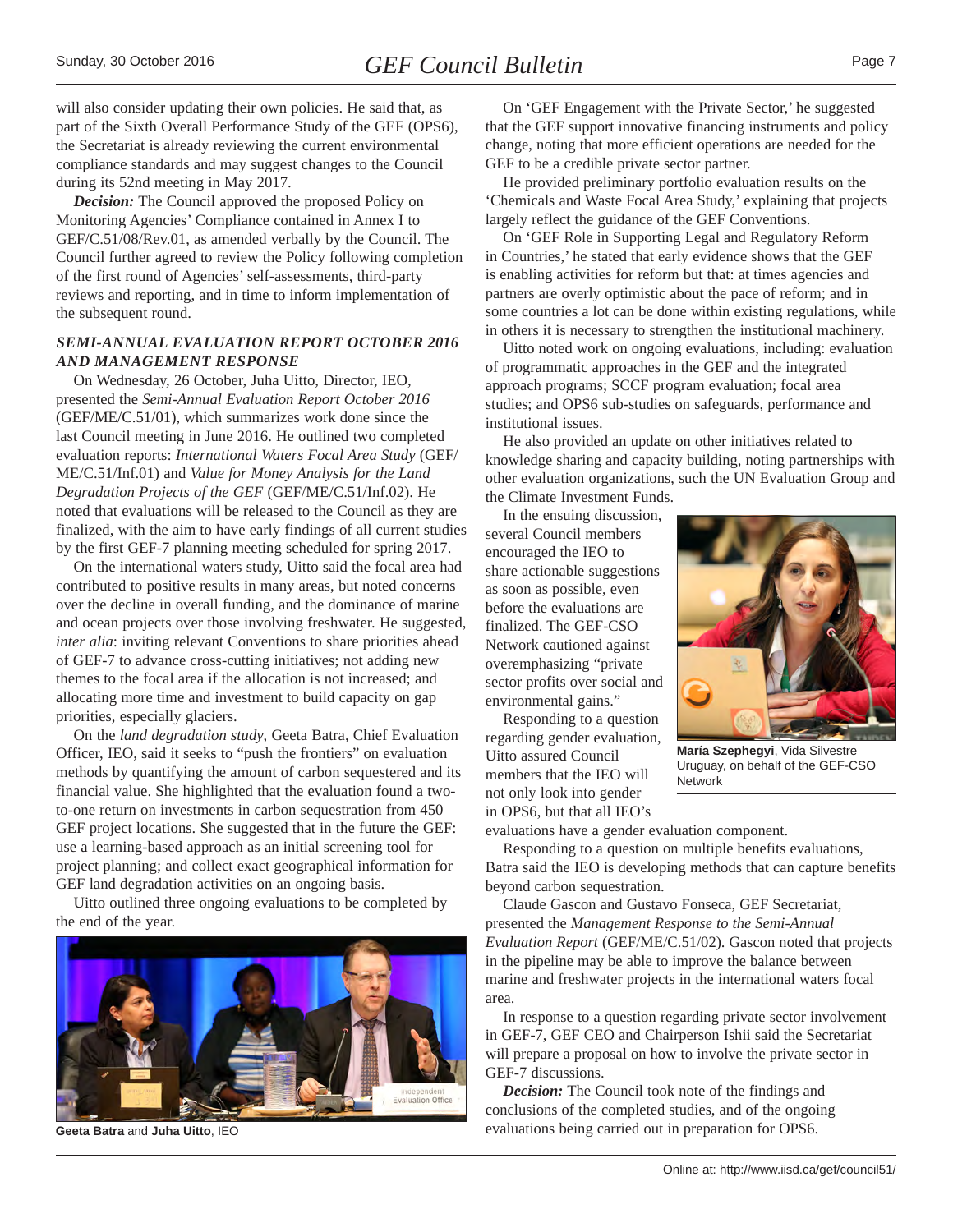### <span id="page-7-0"></span>*RELATIONS WITH THE CONVENTIONS AND OTHER INTERNATIONAL INSTITUTIONS*

On Wednesday, 26 October, Co-Chair Delgado invited Rolph Payet, Executive Secretary, Basel, Rotterdam and Stockholm (BRS) Conventions, and Jacob Duer, Principal Coordinator, Interim Secretariat of the Minamata Convention, to address the Council.

Payet discussed preparations for the BRS "triple COPs" to be held in Geneva, Switzerland, from 24 April to 5 May 2017,



which will consider three documents of relevance to the GEF regarding: the fourth review of the financial mechanism of the Stockholm Convention (GEF); the effectiveness of the Stockholm Convention; and an examination of the implementation of the BRS Conventions in a synergistic manner, especially at the national level. Payet urged the GEF to participate in side events that would showcase the results of

**Rolph Payet**, Executive Secretary, BRS Conventions

GEF-funded projects and explore how GEF funding can further strengthen BRS implementation and have greater impact at the local level. He expressed appreciation for the leverage GEF funding has brought to forming partnerships with industry, which, he said, is particularly important in chemicals and waste issues.

Duer reported that 32 countries have deposited instruments of ratification of the Minamata Convention on Mercury and



**Jacob Duer**, Principal Coordinator, Interim Secretariat of the Minamata Convention

another six will do so shortly, and that the Convention is expected to enter into force during the first half of 2017. He informed the Council that COP 1 is slated for the last week of September 2017 in Geneva. He attributed the pace of ratification in part to GEF support for preparing initial mercury assessments for 130 countries and for the preparation of national action plans on ASGM for 28 countries. Welcoming

the approval by the Council of the GOLD project, Duer hoped some GEF-funded projects would also address other mercury emissions, such as air emissions from coal-fired power plants. He said the Convention's Interim Secretariat would be interested in developing more integrated projects that involve several chemicals MEAs.

In response to questions from Council members, Duer said: there would be regional preparatory meetings for COP 1 during July 2017; the Interim Secretariat would continue working with the GEF on regional ratification support workshops and with countries on guidance for ASGM and for mercury-contaminated sites; and the guidance for the GEF expected to be adopted at COP 1 will provide some indication of priorities for projects.

Co-Chair Delgado introduced *Relations with the Conventions and Other International Institutions* (GEF/C.51/07/Rev.01). Several Council members urged that the next edition of the report include more a substantive discussion of issues emerging from the GEF Secretariat's interactions with the Convention secretariats, including details on the "retreats" taken with the secretariats. Gustavo Fonseca, GEF Secretariat, said the reports of the retreats would be posted online and promised to include more discussion in the next report.

One Council member urged the GEF to become more involved in the work of the UN Forum on Forests (UNFF). Another suggested discussing with Convention secretariats linkages with the SDGs and how they should be reflected in GEF-7. A third urged discussion on division of labor between the GEF and the Green Climate Fund (GCF) on climate change matters.

In response to questions posed by Council members, the GEF Secretariat reported on events it would sponsor and participate in at the upcoming UNFCCC and CBD COPs. The UNFCCC Secretariat reported that the first session of the COP serving as the Meeting of the Parties to the Paris Agreement (CMA 1) will be held in Marrakech, and that it is expected to adopt guidance to the GEF on priorities for Paris Agreement implementation. The UNFCCC secretariat also reported that COP 22 will address the sixth review of the financial mechanism of the Convention, and discuss progress on the CBIT.

*Decision:* The Council requested the GEF network to continue to work with recipient countries to reflect the guidance and national priorities in their GEF programming and activities.

# *MEMORANDA OF UNDERSTANDING WITH UNCCD AND THE MINAMATA CONVENTION ON MERCURY*

On Wednesday, 26 October, Co-Chair Delgado introduced *Draft Amendments to the Memorandum of Understanding between the Conference of the Parties to the United Nations Convention to Combat Desertification in Those Countries Experiencing Serious Drought and/or Desertification, Particularly Africa and the Council of the Global Environment Facility* (GEF/C.51/10) and the *Draft Memorandum of Understanding between the Conference of the Parties to the Minamata Convention on Mercury and the Council of the Global Environment Facility* (GEF/C.51/11).

Several Council members indicated that they would be submitting comments and suggesting changes to the text of the draft MOUs during the proposed comment period.

In response to inquiries from two members about how the Council will be apprised of any further modifications proposed before the MOUs are finalized, the GEF Secretariat explained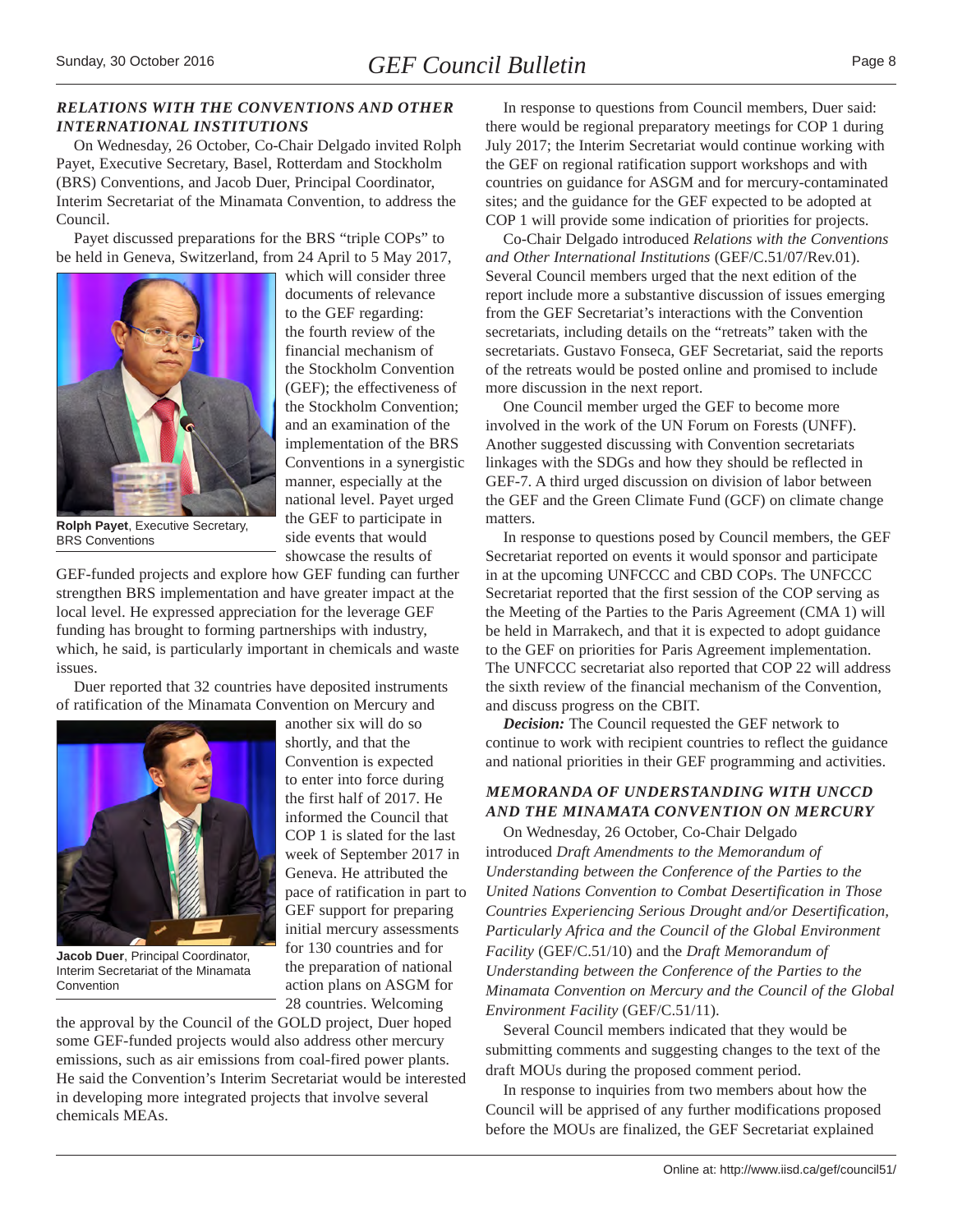<span id="page-8-0"></span>

L-R: **William Ehlers**, GEF Council Secretary; Co-Chair **Carlos Raul Delgado**, Mexico; and **Naoko Ishii**, GEF CEO and Chairperson

that it would circulate to all Council members any comments, along with proposed revisions to text of the memoranda, prior to seeking final Council approval of the MOUs.

One Council member questioned whether the language of the proposed revision to the MOU with the UNCCD properly reflected the language of the Convention. The UNCCD Secretariat representative pointed out that the draft MOU had been approved by the UNCCD COP Bureau, including the Bureau member from the GEF Council member's region. The Council member responded that it was the responsibility of the GEF Council to review the MOU from the point of view of the GEF.

*Decisions:* The Council invited members to submit, by 31 January 2017, to the GEF Secretariat any comments on the draft Amendments to the UNCCD MOU, and requested the Secretariat to reflect Members' views in its collaboration with the UNCCD to revise the draft amendments, and requested the GEF CEO to submit the document jointly with UNCCD Executive Secretary to the next UNCCD COP for approval.

Regarding the Minamata Convention MOU, the Council invited Members to submit, by 31 January 2017, to the GEF Secretariat any comments on the draft MOU. It requested the GEF Secretariat to reflect Council Members' views in its collaboration with the Interim Secretariat of the Minamata Convention to revise the draft MOU, which will be presented to COP 1 of the Minamata Convention.

# *UPDATE ON THE CAPACITY-BUILDING INITIATIVE FOR TRANSPARENCY*

Gustavo Fonseca, GEF Secretariat, presented the *Update on the Capacity-building Initiative for Transparency* (GEF/C.51/ Inf.06), which provides updates on activities since the last Council meeting held in June 2016.

Council members commended the GEF Secretariat and the Trustee for their efficiency in establishing the CBIT. Many members highlighted existing commitments or intentions to commit financial resources to the Initiative. Several members welcomed efforts by the GEF to collaborate with other platforms, such as the Initiative for Climate Action Transparency and the International Partnership on Mitigation and Monitoring, Reporting and Verification (MRV), with one Council member encouraging intensification of such efforts in the future.



**Chizuru Aoki**, GEF Secretariat

Several members sought clarification on the criteria for funding projects under the CBIT. One asked for a plan of how the GEF will distribute the funding. Another emphasized the need to act in accordance with the UNFCCC decision establishing the CBIT.

Chizuru Aoki, GEF Secretariat, outlined efforts to highlight at UNFCCC COP 22 progress under the CBIT, explaining there will be a session at COP 22 on enhancing ambition during the high-level segment as well as a press conference where countries can present pledges or intentions to pledge to the CBIT. She also noted efforts by the GEF Secretariat to specify activities that could be supported by the CBIT.

# *RECOMMENDATIONS OF THE WORKING GROUP ON PUBLIC INVOLVEMENT*

On Wednesday, 26 October, Herbert Acquay, GEF Secretariat, introduced the *Recommendations of the Working Group on Public Involvement* (GEF/C.51/09), noting that the document provides an overview of the evolution of GEF policy on stakeholder engagement and outlines the Working Group's recommendations to the Council and the wider Partnership, including that an updated policy on stakeholder engagement be developed. He said the *Review of GEF Agencies' Policies, Procedures and Guidelines on Stakeholder Engagement* (GEF/C.51/Inf.05) contains a detailed analysis of the Working Group's recommendations.

Council members welcomed the initiative, with one Council member urging the GEF Secretariat to "think ambitiously about the scope of the updated policy." Some cautioned against being too prescriptive, favoring a differentiated approach.

Several called for greater involvement of the private sector. Describing access to information and public participation as human rights, one Council member hoped for more synergies between GEF work on climate change, the environment and human rights.

The GEF-CSO Network welcomed the Working Group's work and called for, among others, a procedure to address concerns, a formal appeals procedure and a whistleblower option for all stakeholders.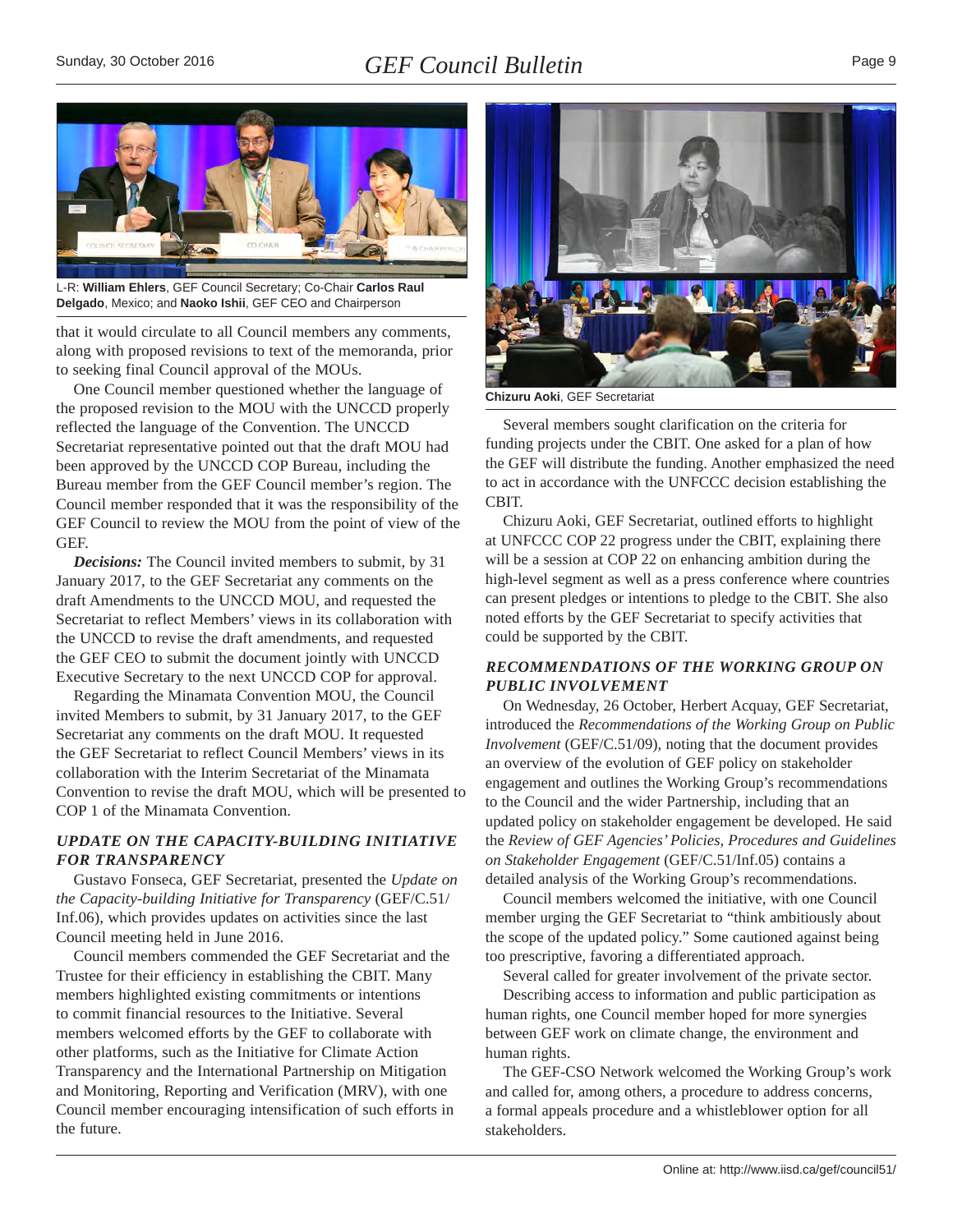<span id="page-9-0"></span>Following revisions by the GEF Secretariat to remove prescriptive language, the decision was adopted on Thursday

afternoon. *Decision:* The Council welcomed the report (GEF/C.51/09/ Rev.1) and requested the GEF Secretariat to present an updated policy on stakeholder engagement and access to information for consideration at its 53rd meeting in December 2017.

#### *OTHER BUSINESS*

On Thursday, 27 October, Naoko Ishii, GEF CEO and Chairperson, introduced the Transparency International (TI) report *Protecting Climate Finance: Progress Update on the Global Environment Facility's Anti-Corruption Policies and Practices* shared with the Council on 20 October 2016. The report notes that the GEF Secretariat's transparency rating is high but that there is room for improvement, and recommended, *inter alia*: strengthening the policy framework on information disclosure; improving access to GEF and Agency policies and procedures, and statistics on complaints; creating an ethics and conflict of interest policy; and having observer participation in Council meetings.

Co-Chair Delgado explained that, during Council deliberations in closed executive session during the Thursday morning meeting of the Selection and Review Committee, the Council deliberated on the TI report and decided to draft a proposal to create a working group to produce a draft policy on ethics and conflict of interest for Council members.

During the ensuing discussions, a Council member noted the expectation that the Working Group on Public Involvement consider other recommendations made by the TI report, such as access to information disclosure, whistleblower protection and observer participation in Council meetings.

*Decision:* The GEF Council decided to set up and *Ad Hoc* Working Group of Interested Council Members to produce a draft Policy on Ethics and Conflict of Interest for Council Members, Alternates and Advisers and to present it for Council decision at its next meeting.

On the dates of future meetings, William Ehlers, GEF Secretariat, noted that, while normally the Council would decide on the dates of its first meeting in 2018, given that the GEF Assembly will convene in 2018 and the Council will meet immediately prior to the Assembly, the exact dates for the spring 2018 Council meeting will be set once the Assembly dates are decided.

#### **REPORT OF THE LEAST DEVELOPED COUNTRIES FUND (LDCF) AND SPECIAL CLIMATE CHANGE FUND (SCCF) COUNCIL MEETING**

On Thursday, 27 October, Naoko Ishii, GEF CEO and Chairperson, opened the 21st meeting of the LDCF/SCCF Council by noting that UNFCCC COP 21 saw a US\$252 million pledging event, including the first pledge by a subnational entity, Quebec, and reaffirmation of the role of the LDCF and SCCF in the climate finance architecture. She noted, however, that only about one-third of the amount pledged has materialized, leaving 33 projects for 27 LDCs backed up in the pipeline.

Tosi Mpanu Mpanu, LDC Chair in the UNFCCC process, expressed concern over the lack of funds for projects that have been technically cleared by the GEF Secretariat. He called for clearing the backlog and encouraged the use of innovative sources of funding. He highlighted LDCs' request to the GEF Council to adopt a new program priority for the LDCF to strengthen national institutional capacity to identify funding sources and support formulating project proposals.

The provisional agenda (GEF/LDCF.SCCF.21/02) was adopted without amendment.

# *PROGRESS REPORT ON THE LDCF AND SCCF*

On Thursday, 27 October, Gustavo Fonseca, GEF Secretariat, introduced the *Progress Report on the Least Developed Countries Fund and the Special Climate Change Fund* (GEF/ LDCF.SCCF.21/03), which updated the Council on progress made since their initiation, especially in the period from May to September 2016. He stated that no additional pledges were



GEF Council approved the decision on developing a policy on ethics and conflict of interest for Council members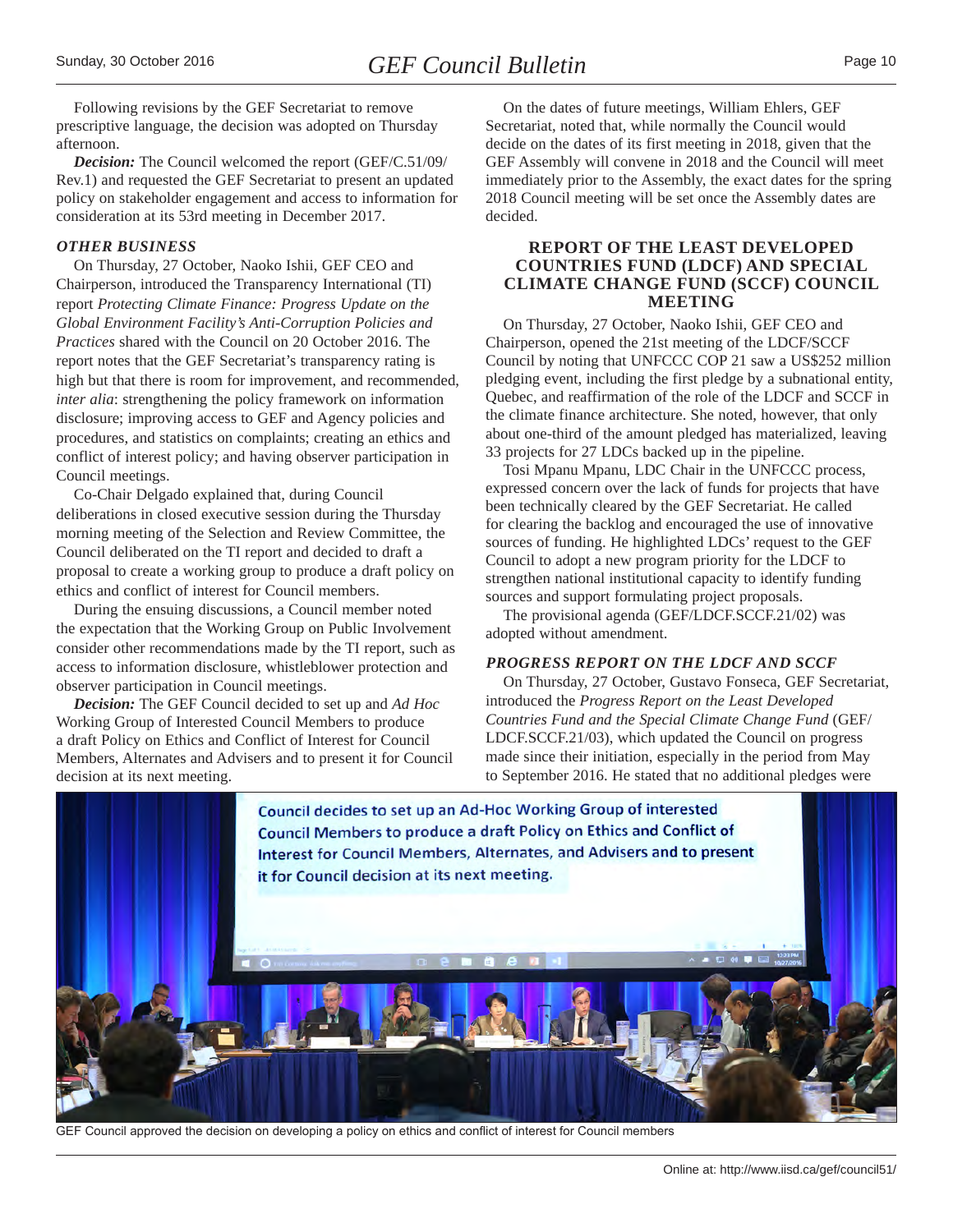<span id="page-10-0"></span>

Participants heard progress report on the LDCF

made to the LDCF or SCCF during the period and that, due to insufficient funds in the SCCF, no new projects are presented for approval by the LDCF/SCCF Council at this meeting. He noted that 86% of the US\$1.02 billion pledged to the LDCF had been paid and that demand for LDCF resources continues to exceed funds available for new approvals.

He stated that 123 LDCF and 48 SCCF projects endorsed or approved by the CEO aim to reduce the vulnerability of 19 million and 5.3 million people, respectively.

During the ensuing discussions, Council members welcomed the report. One emphasized the contribution of the Government of Quebec to the LDCF, along with its significance as the first contribution by a subnational government.

Belgium announced its decision to support the LDCF with 8 million euros annually in 2016, 2017 and 2018, totaling 24 million euros.

In response to questions from Council members, Fonseca emphasized that, during the CEO endorsement phase, the GEF Secretariat ensures the pipeline projects are "fresh" and up-todate with new GEF policies, and that project design reflects the NDCs.

*Decision:* The LDCF/SCCF Council welcomed the report and took note with appreciation of the progress made under the LDCF and SCCF.

#### *JOINT SUMMARY OF THE CHAIRS AND CLOSING*

At the end of the Thursday morning session, Council members received a draft Joint Summary of the Chairs for the GEF Council and LDCF/SCCF Council meetings, both of which included the decisions they had adopted during the meetings. Council members offered a few corrections to reflect their discussions and adopted both the Joint Summary of the Chairs for the 51st meeting of the GEF Council and 21st meeting of the LDCF/SCCF Council.

Naoko Ishii, GEF CEO and Chairperson, thanked Council members for their invitation to the GEF to be "bold and innovative," which she said would be useful for GEF-7. Ishii closed the meeting at 1:48 p.m.

# **UPCOMING MEETINGS**

**UNFCCC COP 22:** During the 22nd session of the Conference of the Parties (COP 22) to the UNFCCC, countries will meet to address, *inter alia*, the entry into force of the Paris Agreement. **dates:** 7-18 November 2016 **location:**  Marrakesh, Morocco **contact:** UNFCCC Secretariat **phone:** +49-228 815-1000 **fax:** +49-228-815-1999 **email:**  secretariat@unfccc.int **www:** http://unfccc.int/

**CBD COP 13, COP/MOP 8 of the Cartagena Protocol on Biosafety and COP/MOP 2 of the Nagoya Protocol on Access and Benefit-sharing:** The 13th meeting of the Conference of the Parties to the Convention on Biological Diversity (CBD COP 13), the eighth meeting of the Conference of the Parties serving as the Meeting of the Parties to the Cartagena Protocol on Biosafety (COP/MOP 8) and the second meeting of the Conference of the Parties serving as the Meeting of the Parties to the Nagoya Protocol on Access and Benefit-sharing (COP/MOP 2) will be held concurrently. **dates:** 4-17 December 2016 **location:** Cancun, Mexico **contact:** CBD Secretariat **phone:** +1-514-288-2220 **fax:** +1-514-288-6588 **email:** secretariat@cbd.int **www:** https:// www.cbd.int/